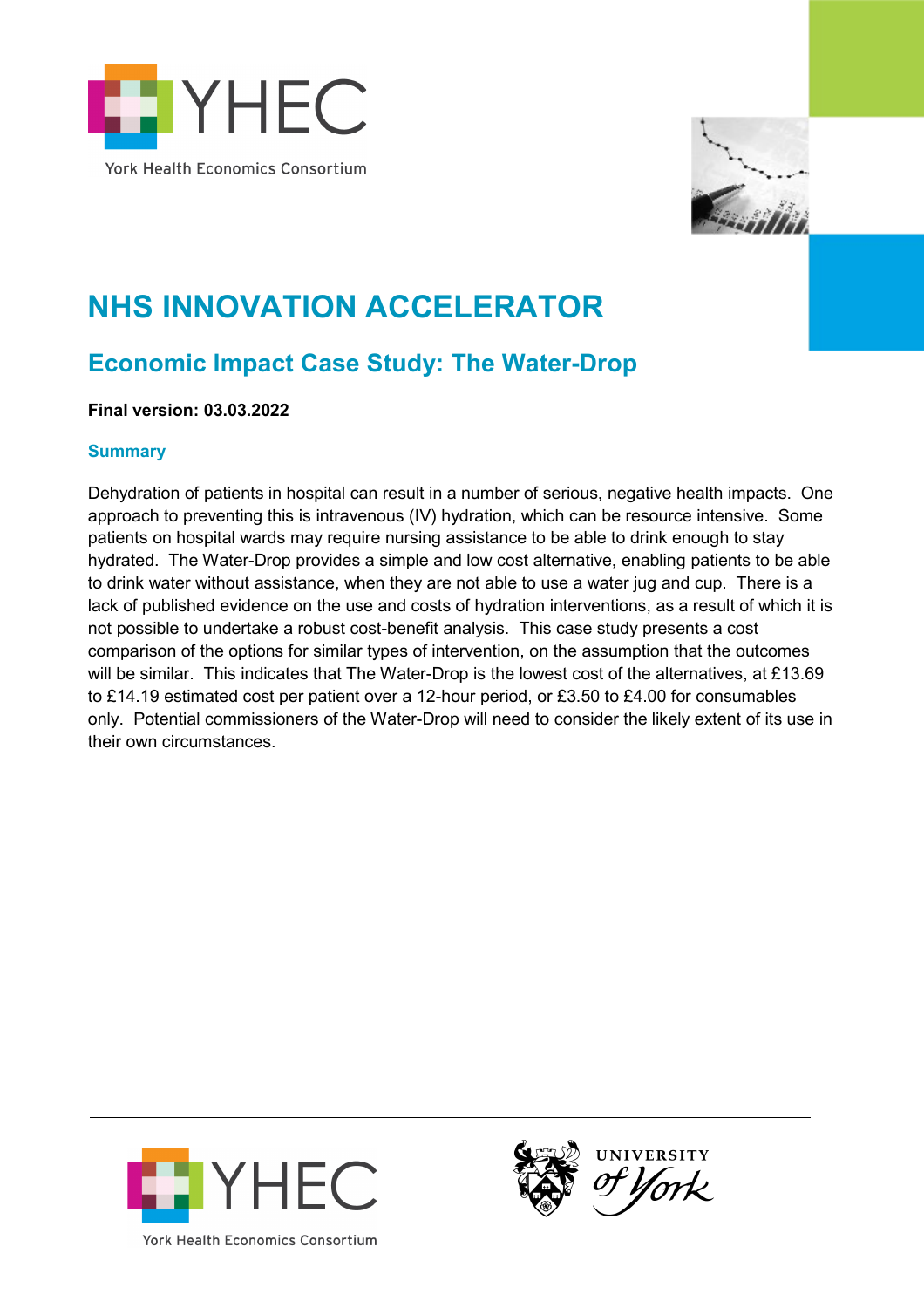## **1. BACKGROUND**

-

Dehydration has been defined as "a state in which a relative deficiency of fluid causes adverse effects on function and clinical outcome".[1](#page-1-0) Older people are particularly susceptible to dehydration for a range of reasons including restricted access to fluid intake due to physical disability; polypharmacy use; physical and mental decline. $<sup>2</sup>$  $<sup>2</sup>$  $<sup>2</sup>$  In a UK study of patients aged 65 or over who</sup> were admitted to a large teaching hospital as emergencies, 37% of these patients were dehydrated on admission, and of those, 62% were still dehydrated when reviewed at 48 hours after admission.[3](#page-1-2)

Dehydration is associated with a wide range of health consequences, including fatigue, headaches, constipation, hypotension, urinary tract infection (UTI), and acute kidney injury (AKI).<sup>[4](#page-1-3)</sup> Loss of as little as 2% of body weight due to dehydration can result in impairment to physical, visuomotor, psychomotor, and cognitive performance. [5](#page-1-4) However, hospitalised patients may have difficulty in ensuring they drink sufficient water. In one survey of surgical patients in a district general hospital, it was found that 31% of patients found the task of pouring a glass of water difficult, very difficult or impossible, and 42% of patients were not able to reach a jug of water at the time of their interview. [6](#page-1-5)

Hospital patients who require fluids may be given them by means of an intravenous (IV) drip. As this requires the application of fluids directly into a patient's vein, IV hydration requires a competent, trained professional to prescribe and deliver the therapy, which includes recognising and preventing possible consequences of mismanaged IV fluid therapy. $^7\,$  $^7\,$  $^7\,$  This makes it a relatively costly intervention, when applied to a large number of patients.

To address this, The Water-Drop has been developed as an easy-to-use drinking bladder system with the intention of substituting IV hydration. It is specifically targeted at those patients (such as the elderly) who have problems being able to drink independently. The bladder is filled with water and is attached to an appropriate article, such as a drip stand, bed rail, chair back, drawer handle, or wheelchair frame. The patient bites on a non-return valve at the end of a tube to release fluids in an easy to control flow.

<span id="page-1-0"></span><sup>1</sup> NHS England. Guidance – Commissioning Excellent Nutrition and Hydration 2015 – 2018. October 2015

<span id="page-1-1"></span><sup>&</sup>lt;sup>2</sup> El-Sharkawy AM, et al. The pathophysiology of fluid and electrolyte balance in the older adult surgical patient. Clin Nutr. 2014 Feb;33(1):6-13. doi: 10.1016/j.clnu.2013.11.010.

<span id="page-1-2"></span><sup>&</sup>lt;sup>3</sup> El-Sharkawy AM, et al. Hydration and outcome in older patients admitted to hospital (The HOOP prospective cohort study). Age and Ageing 2015; 44: 943–947 doi: 10.1093/ageing/afv119

<span id="page-1-3"></span><sup>4</sup> Sheils, R and Morrell-Scott, NE (2018) Prevention of Dehydration in Hospital Patients. British Journal of Nursing, 27 (10). ISSN 0966-0461

<span id="page-1-4"></span><sup>5</sup> Grandjean AC, Grandjean NR. Dehydration and cognitive performance. J Am Coll Nutr. 2007 Oct;26(5 Suppl):549S-554S. doi: 10.1080/07315724.2007.10719657. PMID: 17921464.

<span id="page-1-5"></span>Johnstone P, Alexander R, Hickey N. Prevention of dehydration in hospital inpatients. Br J Nurs. 2015 Jun 11-24;24(11):568-70, 572-3. doi: 10.12968/bjon.2015.24.11.568. PMID: 26067790.

<span id="page-1-6"></span><sup>7</sup> NICE. Intravenous fluid therapy in adults in hospital. Clinical guideline [CG174] Published: 10 December 2013 Last updated: 05 May 2017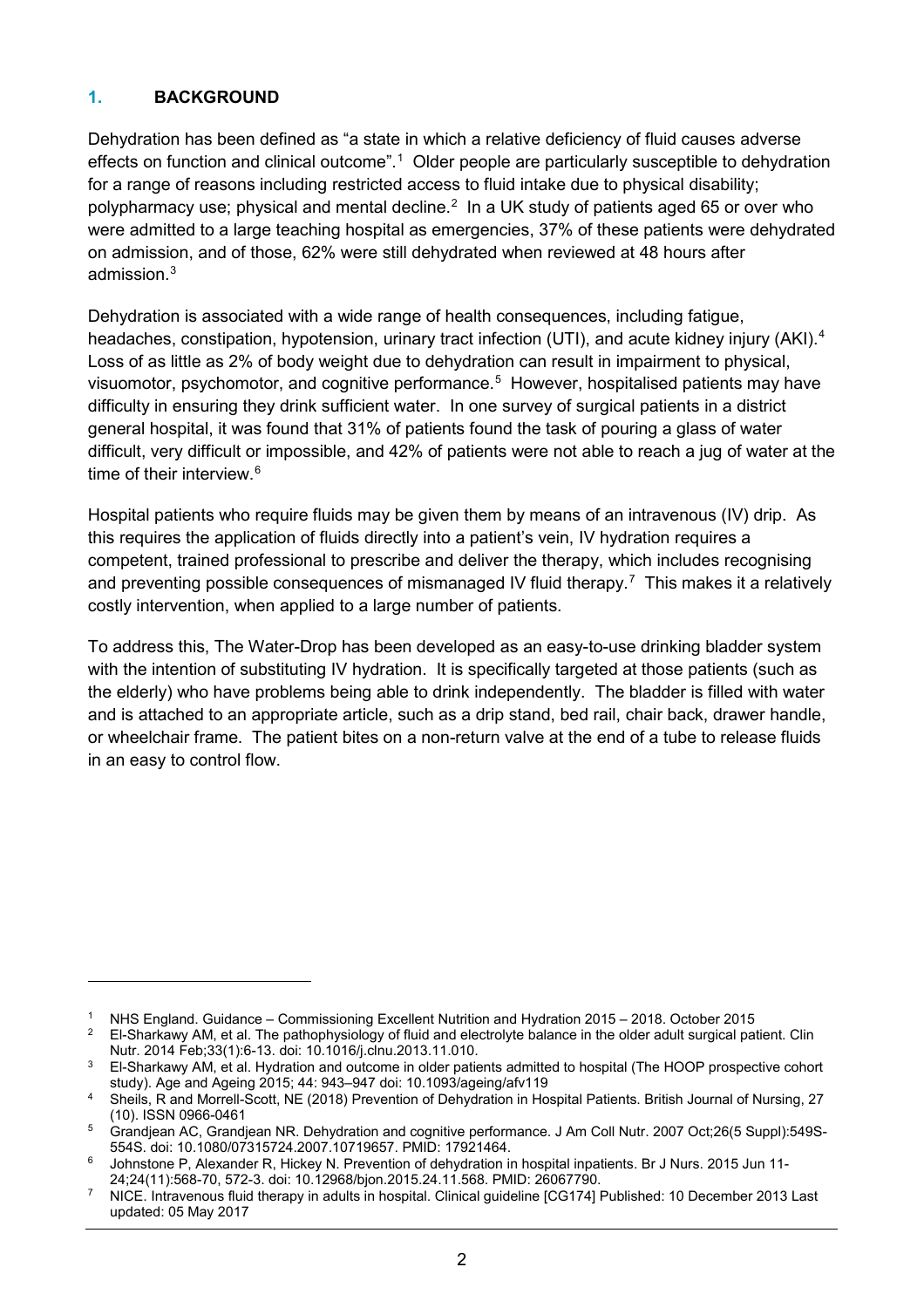The proposed benefits of using The Water-Drop include:

- Independence and dignity for the user  $-$  being able to drink without calling for help.
- **Efficiencies on hospital wards releasing time to care.**
- Bottom line cost savings reduced levels of infection, use of drips and length of stay.
- Potential reduction in the use of plastics by substituting IV hydration with The Water-Drop system.

In a pragmatic literature review for this case study, it has not been possible to find published evidence on the health economics of hydration. Due to this, and uncertainties about the use of The Water-Drop, this case study is not able to draw definitive conclusions about cost impacts. As a result, the following sections set out a number of alternatives that may facilitate understanding of the use of The Water-Drop and the costs and consequences of it as an intervention.

The analysis was developed in summer/autumn 2021 and was based on the information and evidence available at the time. The limitations of the analysis are as follows:

- **There is a lack of published evidence on the use of and costs of different hydration** approaches in hospitals, so a number of costs have been taken from different sources and others have had to be estimated.
- No robust evidence has been found on which to base an estimate of the potential use of The Water-Drop in a hospital. It is not clear to what extent it may be an appropriate substitute for IV hydration.
- As this is a cost-minimisation analysis, we do not know whether outcomes are equivalent between different interventions.

# **2. ALTERNATIVE APPROACHES TO HYDRATION IN HOSPITAL**

In considering the appropriate comparator to the use of The Water-Drop, the assumption is made that if the intervention were not used, this would not result in patients becoming dehydrated. This is because the identification of the need for hydration would be necessary for the use of The Water-Drop, just as it would be necessary for any other appropriate intervention.

Whilst most hospital patients can manage their own hydration, by using a water jug and cup at the bedside, some cannot, for various reasons. Patients in emergency departments, acute admission units, general medical and surgical wards may need IV fluid therapy to prevent or correct problems with their fluid and/or electrolyte status. In these cases, the NICE quidance on IV fluid therapy should be followed.

Patients on general wards may not require full IV fluid therapy, but they may not be physically able to manage a jug and cup due to injury or frailty. In these instances, a nurse may need to assist the patient at frequent intervals so that they can drink enough water to avoid dehydration.

An estimate of the costs of each of these alternatives is presented in the following sections. In the absence of evidence around the effectiveness of The Water Drop compared with alternatives, we have considered the incremental costs of each.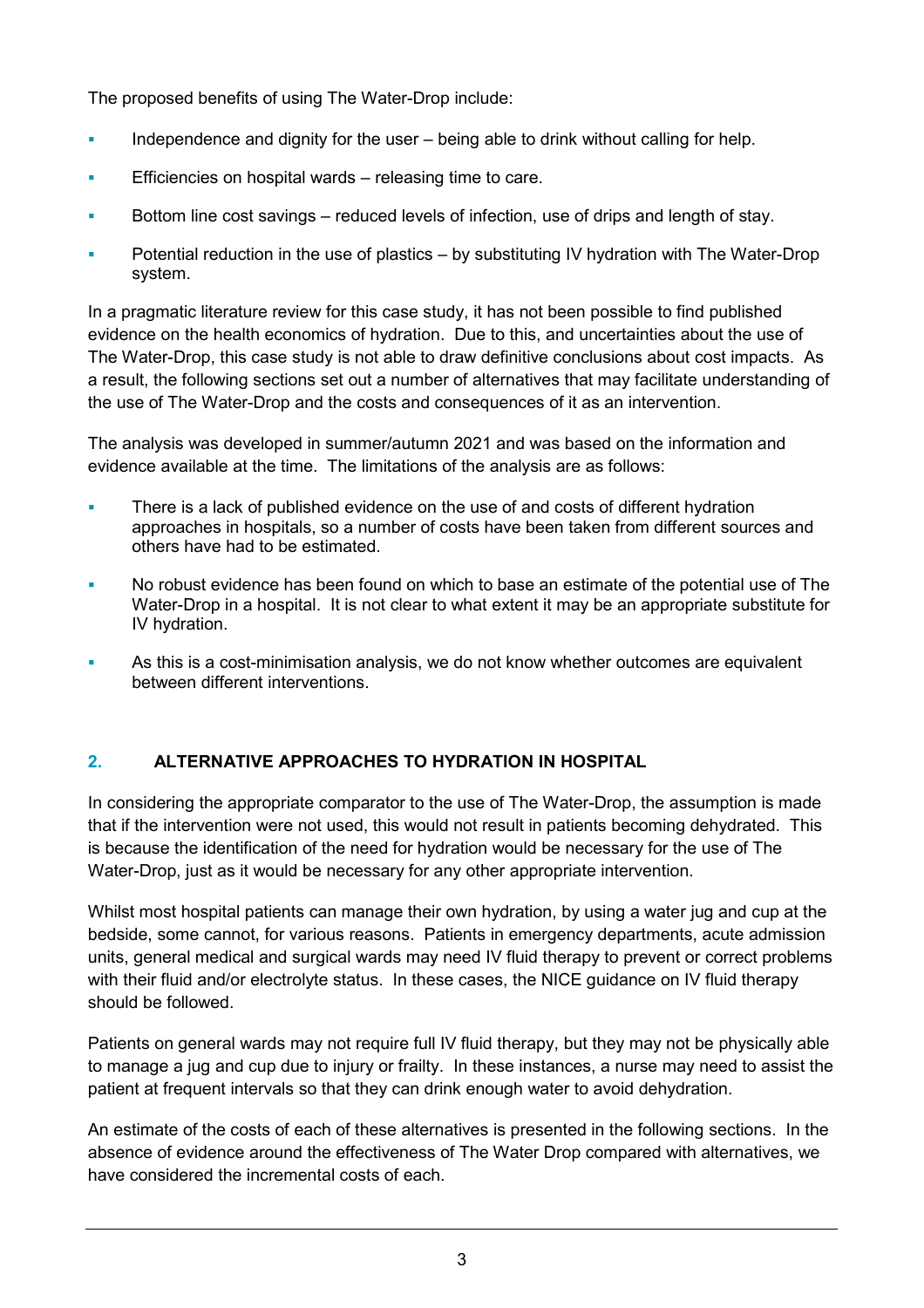# **2.1 IV Hydration Therapy**

The NICE guidance on IV hydration therapy includes the requirement that a patient's likely fluid and electrolyte needs are assessed, based on: their history; clinical examination; current medications; clinical monitoring; and laboratory investigations. [8](#page-3-0) Each patient should have an IV fluid management plan, which should include details of: the fluid and electrolyte prescription over the next 24 hours; the assessment and monitoring plan. All patients receiving IV fluids should have regular monitoring, with at least daily reassessments.

The most recent cost for IV hydration therapy that we have been able to find is from NICE guidance on point-of-care creatinine devices, which uses a reference cost of £340.89 per patient for the financial year 2017/18. Adjusted for inflation,<sup>[9](#page-3-1)</sup> this would result in a cost of £369.12 per intervention in 2021/22.

Much of this cost is the cost of staff involved in assessing and monitoring a patient. If The Water-Drop were used as a substitute for IV hydration therapy, these staff resources would presumably be the same; the difference would be in the cost of the equipment, or consumables, only. An analysis from 2009 identified the consumable costs for IV fluid therapy presented in Table 2.1.

#### **Table 2.1: IV fluid therapy consumables costs per 12 hours**

| Variable                                             | Quantity             | Unit cost | Cost  |
|------------------------------------------------------|----------------------|-----------|-------|
| Infusion giving set with burette (graduated chamber) | per 12 hours         | £1.75     | £1.75 |
| Fluid micron filter                                  |                      | £2.94     | £2.94 |
| Cannula                                              |                      | £0.78     | £1.56 |
| Swabs                                                | pack of 5            | £0.05     | £0.23 |
| Alcohol skin prep                                    |                      | £0.01     | £0.01 |
| 0.9% saline flushes                                  | $1 \times 5$ ml vial | £0.33     | £0.33 |
| Total (not including cost of fluid)                  |                      |           | £6.82 |

Source: National Collaborating Centre for Women's and Children's Health. Diarrhoea and vomiting caused by gastroenteritis diagnosis, assessment and management in children younger than 5 years. April 2009. Appendix A. Costeffectiveness of IVT versus ORT for children with dehydration

Adjusted for inflation,<sup>[10](#page-3-2)</sup> this would result in a cost of £8.71 per 12-hour intervention in 2021/22.

# **2.2 Nursing Assistance**

-

Another intervention that The Water-Drop might replace, for patients unable to drink from a bedside water jug and cup, is assistance from ward nurses. It is assumed that, with nursing assistance, these patients could drink water, but would need frequent help to ensure that they drink enough to avoid dehydration.

<span id="page-3-0"></span><sup>&</sup>lt;sup>8</sup> NICE. Intravenous fluid therapy in adults in hospital. Clinical guideline [CG174] Published: 10 December 2013 Last updated: 05 May 2017.

<span id="page-3-1"></span><sup>9</sup> From: PSSRU unit costs of health & social care 2020. Using the NHSCII pay and prices index. Last two years are estimates.

<span id="page-3-2"></span><sup>&</sup>lt;sup>10</sup> From: PSSRU unit costs of health & social care 2020. Using the HCHS pay and prices index from 2008/09 to 2014/15, then the NHSCII pay and prices index. First year and last two years are estimates.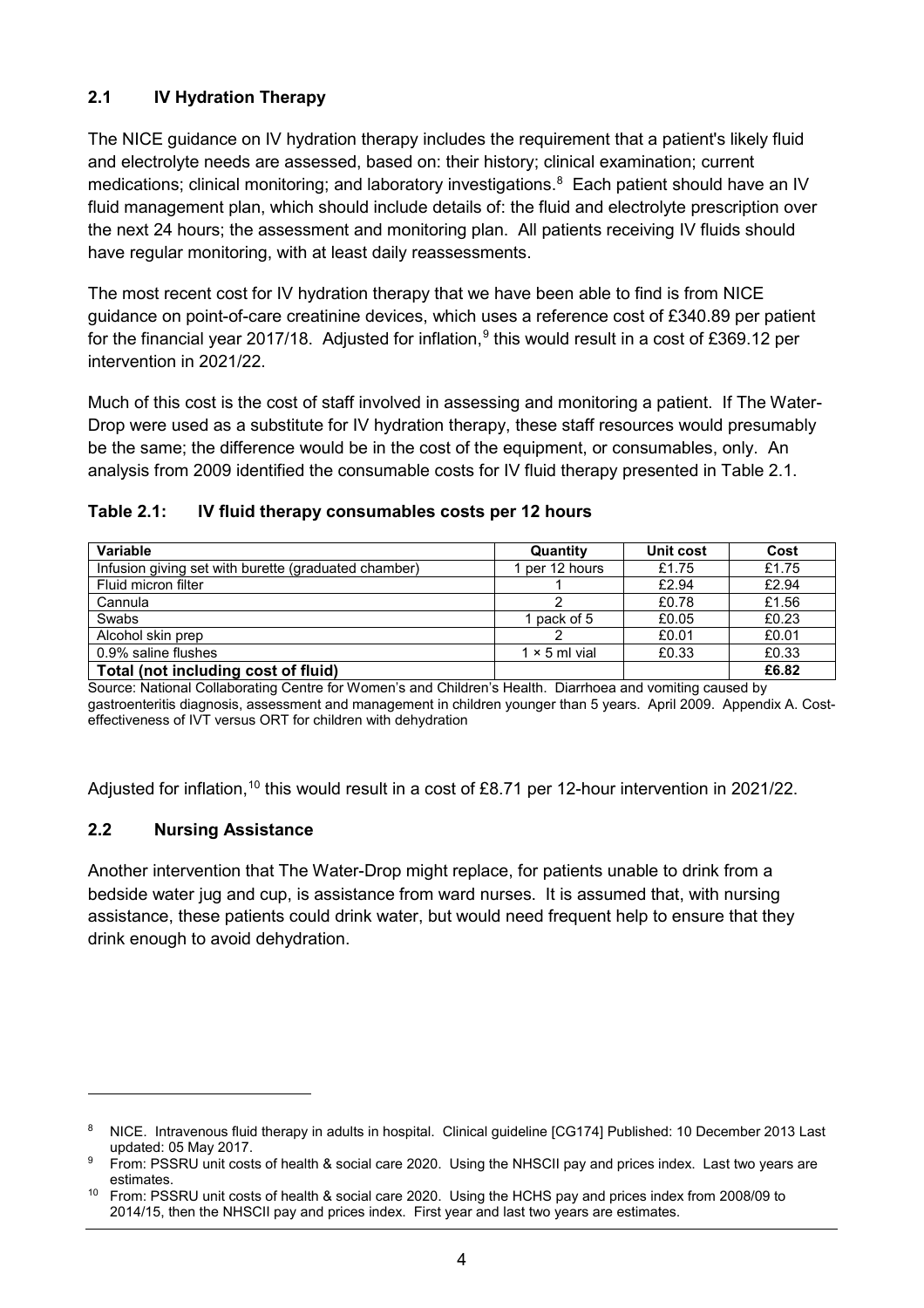In the absence of any published evidence, it is assumed here that a Band 5 ward nurse would spend 5 minutes each hour helping a patient to drink. No cost is included for the reusable jug and cup as these would be negligible on a per-use basis. The cost per working hour at nursing Band 5 is £40,<sup>[11](#page-4-0)</sup> which is equivalent to £3.33 for a 5-minute intervention. For a 12-hour shift (comparable to the costs of the IV fluid therapy consumables over 12 hours) the opportunity cost of nursing assistance would be £40; or £40.75 at 2021/22 costs.

## **2.3 The Water-Drop**

The consumable costs of the Water-Drop are listed as £3.50 to £4.00. $^{12}$  $^{12}$  $^{12}$  We assume that the provision of the system would be by a Band 5 ward nurse and that it would take 15 minutes to set up and explain it to a patient. The staff costs (estimated on the same basis as above) would be £10.00 (£10.19 at 2021/22 prices). The total cost, including consumables, would therefore range from £13.69 to £14.19.

A record of the food and drink consumed by patients, as well as the urine output, should be kept for patients thought to be at risk of dehydration.<sup>[13](#page-4-2)</sup> This will be the same regardless of whether the patient has The Water-Drop or nursing assistance in drinking. As a result, these costs are not included in these two estimates.

# **3. COST COMPARISON**

Table 3.1 summarises the costs of the approaches to inpatient hydration described above. These are all calculated over a period of 12 hours, reflecting a daytime shift on a general or geriatric inpatient ward. The costs of IV hydration and for The Water-Drop are presented as a total cost for the intervention and as costs for the consumables only.

#### **Table 3.1: Summary of costs of inpatient hydration over a 12-hour period**

| <b>Hydration method</b>         | Cost over 12 hours |  |
|---------------------------------|--------------------|--|
| IV hydration total costs        | £369.12            |  |
| IV hydration consumables only   | £8.71              |  |
| Nursing assistance              | £40.75             |  |
| The Water-Drop total costs      | £13.69 - £14.19    |  |
| The Water-Drop consumables only | £3.50 - £4.00      |  |

-

<span id="page-4-0"></span><sup>11</sup> PSSRU unit costs of health & social care 2020. Hospital-based nurses.

<span id="page-4-1"></span><sup>12</sup> <https://thewaterdrop.co.uk/potential-impact.html> Accessed 24/11/21.

<span id="page-4-2"></span><sup>13</sup> Cambell, N. (2014) Recognising and preventing dehydration among patients. Nursing Times; 110: 46, 20-21.